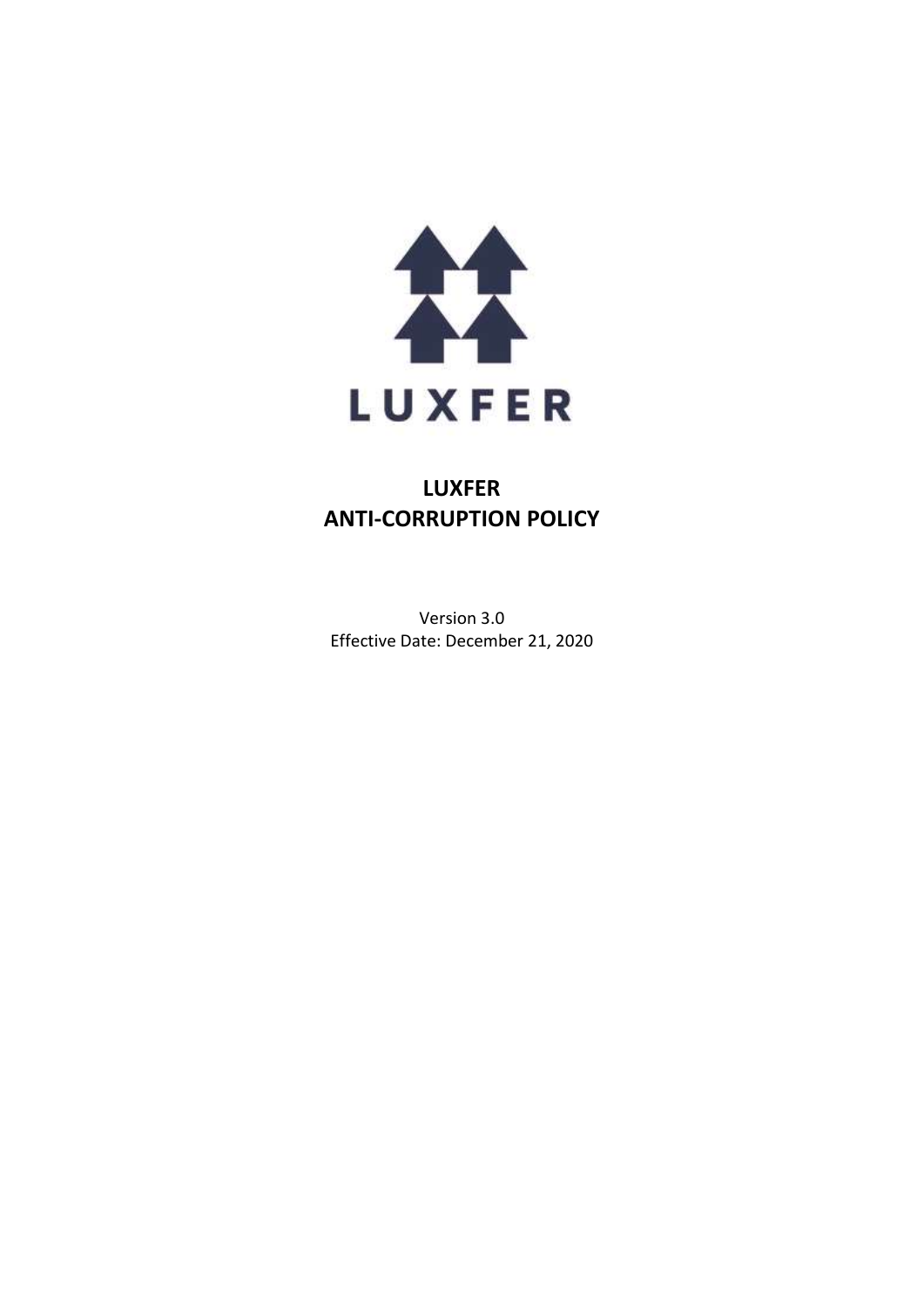### **ANTI-CORRUPTION POLICY**

# **TABLE OF CONTENTS**

PAGE

| 1.0 | <b>Policy Statement</b><br>3                             |                                             |    |
|-----|----------------------------------------------------------|---------------------------------------------|----|
| 2.0 | Scope                                                    |                                             |    |
| 3.0 | <b>Prohibition Against Bribery</b>                       |                                             |    |
|     | (A)                                                      | <b>Government Officials</b>                 | 4  |
|     | (B)                                                      | Gifts, Entertainment, and Other Hospitality | 5  |
|     | (C)                                                      | <b>Charitable Donations</b>                 | 5  |
|     | (D)                                                      | <b>Political Contributions</b>              | 6  |
|     | (E)                                                      | Sponsorships                                | 6  |
| 4.0 | Due Diligence Procedures for Third Party Representatives |                                             |    |
|     | (A)                                                      | Pre-Engagement Due Diligence                | 6  |
|     | (B)                                                      | Contracts                                   | 6  |
|     | (C)                                                      | Post-Engagement Monitoring                  | 7  |
|     | (D)                                                      | <b>Mergers and Acquisitions</b>             | 7  |
|     | (E)                                                      | Joint Ventures                              |    |
| 5.0 | <b>Anti-Corruption Controls</b>                          |                                             |    |
|     | (A)                                                      | <b>Training and Communication</b>           |    |
|     | (B)                                                      | <b>Annual Certification</b>                 |    |
|     | (C)                                                      | Audits                                      |    |
|     | (D)                                                      | <b>Accounts and Records</b>                 |    |
|     | (E)                                                      | Reporting                                   | 8  |
|     | (F)                                                      | Violations                                  | 8  |
| 6.0 | Administration                                           |                                             |    |
|     |                                                          | <b>Appendices</b>                           |    |
|     |                                                          | Potential Risk Scenarios: "Red Flags"<br>A  | 9  |
|     |                                                          | B<br><b>Risk Assessment</b>                 | 10 |
|     | <b>Standard Practice Approvals</b>                       |                                             |    |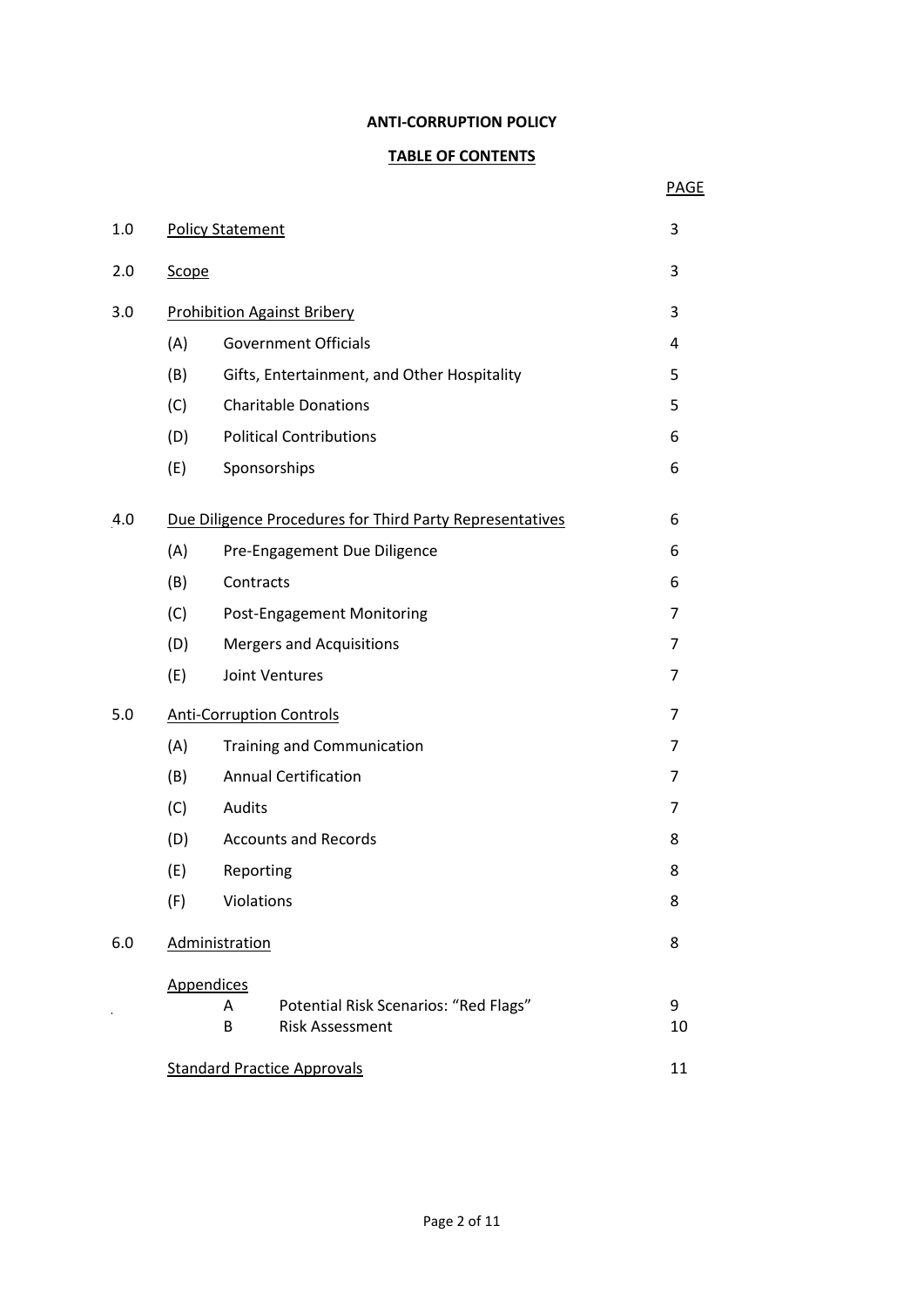## **1.0 POLICY STATEMENT**

Luxfer Holdings PLC (the "Company" or "Luxfer") is committed to conducting its business in an honest and ethical manner. In doing so, Luxfer requires compliance with all applicable laws, including those prohibiting corruption and bribery. Amongst other laws, Luxfer is specifically subject to the U.K. Bribery Act and the U.S. Foreign Corrupt Practices Act. Moreover, Luxfer is subject to the laws of the countries in which it does business. While the application of these laws may be complex, their central purpose remains the same in that they aim to regulate business behavior so as to prevent bribery and corruption and to punish corporate entities and individuals who fail to comply with these laws.

This Policy addresses three over-arching topics:

- Prohibition against the offering, promising, providing, requesting, or accepting a bribe to or from any person in exchange for favorable treatment;
- Luxfer's due diligence processes as they relate to third parties, so as to avoid liability for any such parties' corrupt conduct; and
- Luxfer's anti-corruption controls.

The purpose of this Policy is to (a) provide guidance on how to recognize and deal with corruption and bribery issues; (b) define the responsibilities of Luxfer and its Board, Employees, and Third Party Representatives in complying with this Policy; and (c) encourage such persons to report any suspicion of corruption or bribery through appropriate channels.

## **2.0 SCOPE**

This Policy applies to (i) Luxfer's Board of Directors ("Board"); (ii) all officers, directors, employees (permanent, temporary, or contract) of Luxfer and all of its subsidiaries and affiliated companies, wherever located and regardless of citizenship (collectively, "Employees"); and (iii) all agents, distributors, advisors, consultants, joint venture partners, and all other third parties working for or on behalf of Luxfer, wherever located and regardless of citizenship (collectively, "Third Party Representatives"). Luxfer recognizes that its Board, Employees, and Third Party Representatives are located in many countries and that Luxfer's operations are subject to the laws, customs, and cultures of various countries. As such, this Policy sets out the minimum standards, and Luxfer encourages those who have questions regarding the law of specific countries to seek the advice of the Company's Legal Department.

Potential 'red flag' risk scenarios have been identified in **Appendix A** to assist the Board, Employees, and Third Party Representatives identify where they may encounter issues. Risks that are common to all Luxfer businesses are set out in **Appendix B**. Each Luxfer business is expected to undertake its own risk assessments on this basis as often as is reasonably necessary. As such, each Luxfer business is responsible for adhering to those procedures and putting in place any further procedures necessary to address additional risk that it has identified within its business. The Board, all Employees, and Third Party Representatives must read and comply with this Policy.

## **3.0 PROHIBITION AGAINST BRIBERY**

Bribery occurs when someone authorizes, offers, solicits, gives, receives, or accepts a Thing of Value<sup>1</sup> in exchange for favorable treatment. Most countries enforce laws prohibiting bribery and

 $<sup>1</sup>$  For purposes of this Policy, "Thing of Value" refers to anything a recipient may value, such as financial or other</sup> advantage, including cash, gifts, gift cards, items with Luxfer's logo, electronic equipment, clothing, meals, entertainment (for example, concert, theater, sport or other similar event invitations), travel, accommodation, transportation, loans, use of property or equipment, charitable donations, political contributions, medical treatment, and job or internship offers.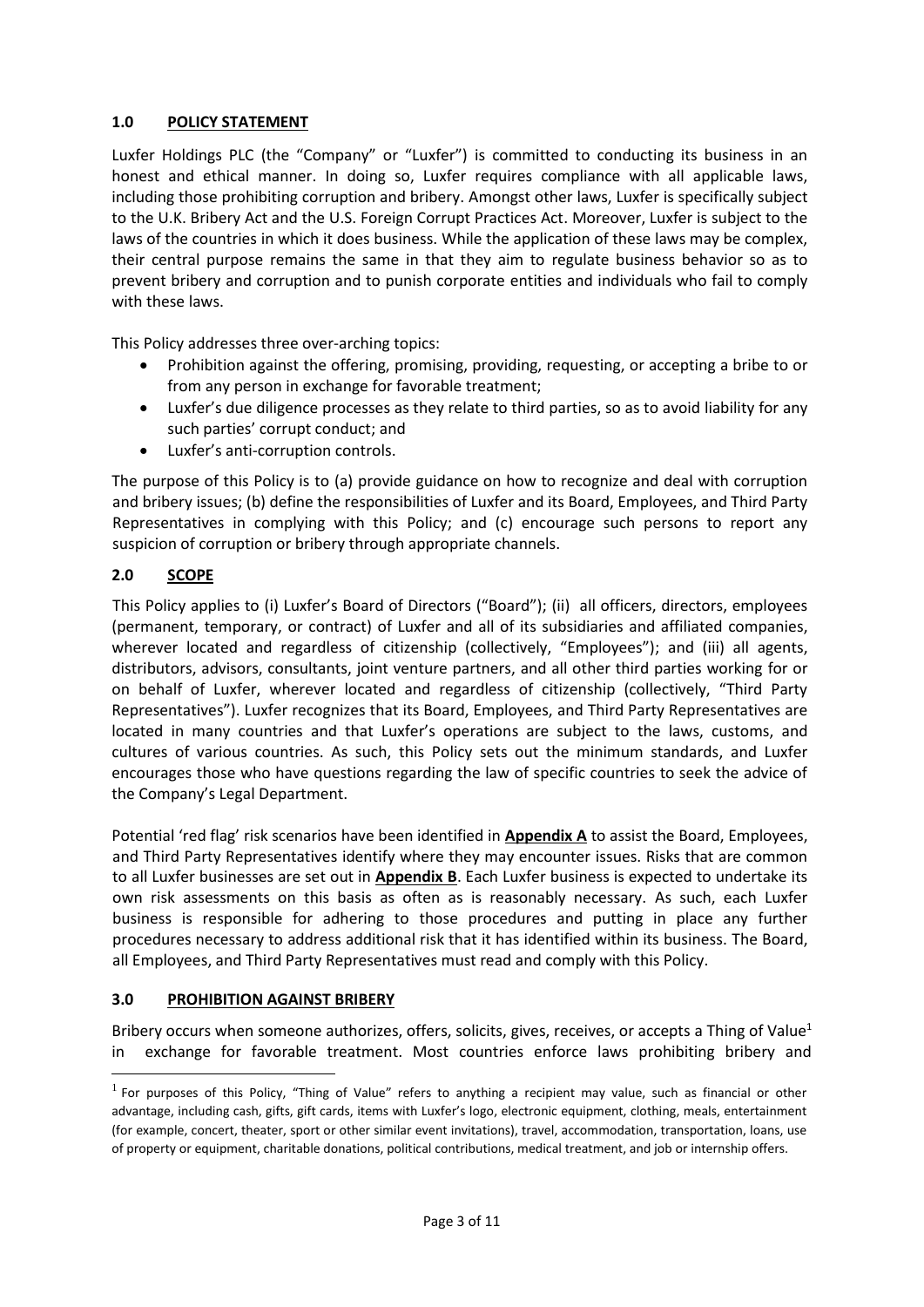corruption. Many of these laws apply even when the wrongful conduct is committed outside of the country's own borders and/or by citizens of other countries. Violations of these laws are often treated as criminal acts and can result in convictions of both corporations and individuals, including large fines and prison sentences.

Under no circumstance shall any Board member, Employee or Third Party Representative offer, solicit, promise, provide (or authorize, permit, or conspire to provide), receive, or accept a Thing of Value to or from any person:

- to improperly obtain or retain business or an advantage in the conduct of business;
- to improperly induce the recipient to perform some function;
- while knowing or believing that the recipient is not legally or contractually permitted to accept such Thing of Value (because of employment obligations or otherwise); or
- while intending, knowing, or suspecting that the recipient will themselves offer, solicit, promise, provide, receive, or accept a Thing of Value to any other person for any of the aforementioned purposes or in any of the aforementioned circumstances.

Additionally, it is a violation of this Policy, and many countries' anti-corruption laws, to fail to prevent a bribe. Particularly, under no circumstance shall any Board member, Employee, or Third Party intentionally disregard, or be willfully blind to, the offering, making, or accepting of a bribe. Further, it is a violation of this Policy for a Board member, Employee, or Third Party to utilize another party to commit, indirectly, any act that this Policy forbids such persons from committing directly. Please note that local customs and practices outside of the U.K. and U.S. must be disregarded by Luxfer's Board members, Employees, and Third Party Representatives unless they comply with this Policy.

If any Board member, Employee or Third Party Representative feels compelled to make or accept a bribe otherwise prohibited by this Policy (i.e. in order to escape an imminent threat to their health or safety), the Board member, Employee, or Third Party Representative must report such payment and provide all relevant details regarding the incident to Luxfer's Legal Department as practicable. In the event any such payment is made or received, Luxfer shall accurately record all such payments in its books and records. Please note that when this Policy requires approval, approvals must be sought and acquired before any Thing of Value is offered, given, or received.

The following sections address specific issues relating to corruption and bribery, as well as Luxfer's policy in regards to such issues.

**(A)** *Government Officials***.** Luxfer prohibits any Board member, Employee, or Third Party Representative from offering, promising, or giving a bribe (directly or through a third party) to a Government Official<sup>2</sup>, or to another person at the request of the Government Official, with the intention of influencing the Government Official to obtain or retain business or an advantage in the

<sup>&</sup>lt;sup>2</sup> For purposes of this Policy, "Government Official" means any official or employee of federal, state, provincial, county, or municipal governments or any department or agency thereof; any officer or employee of a company or business owned in whole or in part by a government ("State-Owned Enterprise"); any officer or employee of a public international organization (e.g. the World Bank, United Nations or the European Union); any foreign political party or official thereof; or any candidate for political office. Government Officials include officials at every level of government, regardless of rank or position. Many governments operate in commercial areas through State-Owned Enterprises, particularly in industries relating to energy, extraction, mining, defense, aerospace, banking, telecommunications and healthcare. Even if a government is only a minority owner of an entity, that entity may be a State-Owned Enterprise if the government has substantial control over its operations. Importantly, the ownership and control structure of an entity is not always apparent, and U.S., U.K., and other regulatory authorities may consider an entity to be a State-Owned Enterprise (and its employees to be Government Officials) for purposes of enforcing anti-corruption laws, even if local law does not view that entity as state-owned.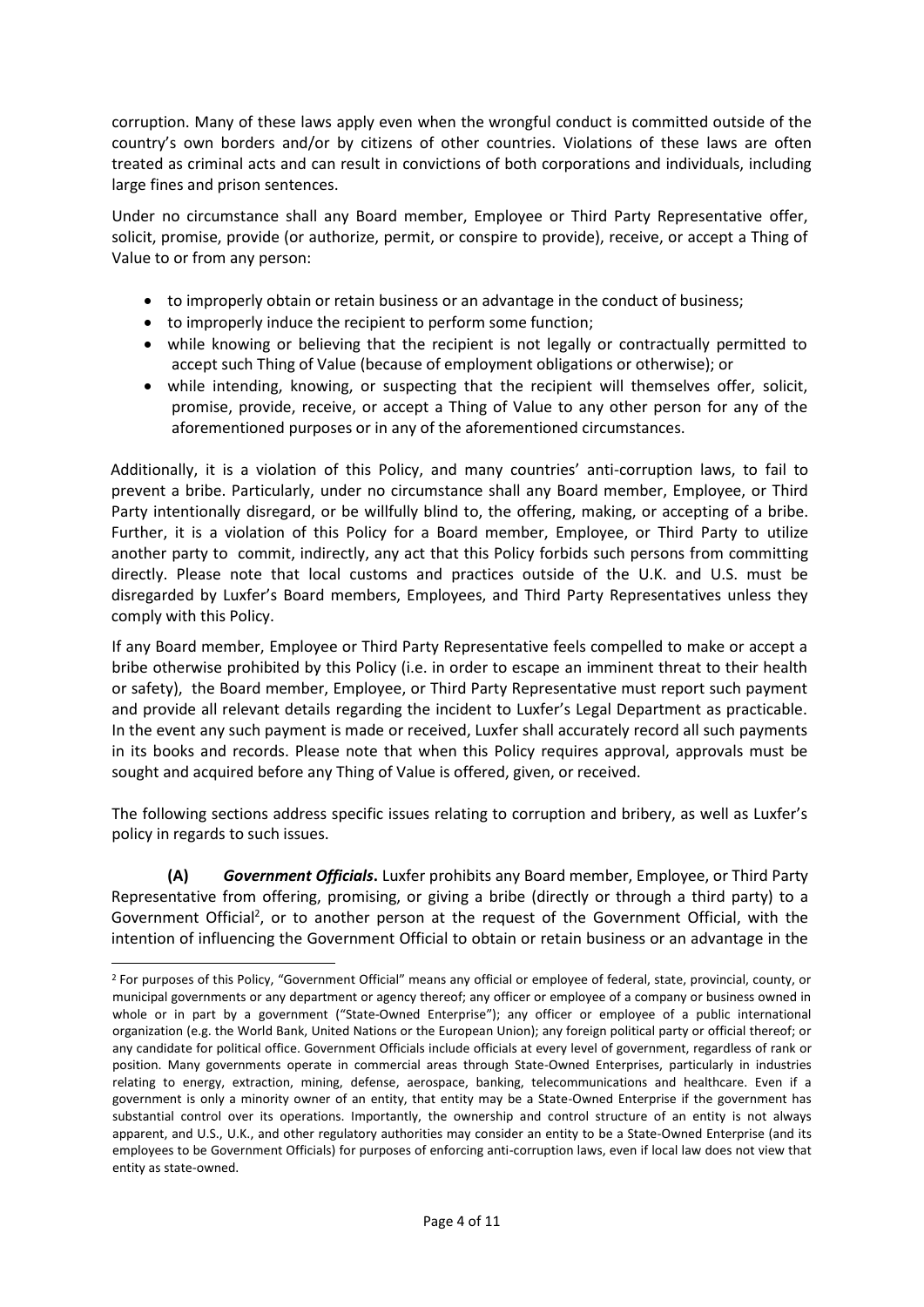conduct of business. Influencing a Government Official includes not only influencing him or her in the performance of their functions but also omitting to exercise such function. It is not prohibited to pay fees in respect to legitimate services performed by minor Government Officials for purposes such as customs clearance for legitimate goods, provided that it is reasonably believed that the charges are legitimate and not being retained solely by the Government Official. However, this Policy prohibits "facilitating" or "grease" payments (e.g. payments made to speed up a transaction or process) for routine action by Government Officials.

**(B)** *Gifts, Entertainment, and Other Hospitality.* All gifts, entertainment, and other hospitality (including meals and travel) offered by, on behalf of, or to Luxfer or any person must be appropriate and reasonable under the circumstances, should not be extravagant or lavish, and should be given transparently and be permissible under applicable law. In all respects, expenditure should be related to the promotion, explanation, or demonstration of Luxfer's or the other party's products or services, and the benefits of such hospitality should help broaden the interface between Luxfer and its business contacts. Further, any such gift, entertainment, or other hospitality should not be interpreted as imposing an obligation or requiring reciprocation. Hospitality is covered by Luxfer's expense policies; however, general guidelines are set forth below.

- **(i) Gifts.** This Policy does not prohibit the giving or receiving of gifts if all of the following requirements are met:
	- the gift is not made (a) with the intention of influencing a third party to obtain or retain a specific piece of business, to reward the provision or retention of business, or to obtain a business advantage; or (b) in explicit or implicit exchange for favors or benefits;
	- it complies with local laws and the relevant parties' applicable policies;
	- if giving gifts, it is given in Luxfer's name;
	- it does not include cash or a cash equivalent (such as gift certificates or vouchers);
	- it is appropriate in the circumstances (e.g. in the UK and US, it is customary for small gifts to be given during the holiday season);
	- it is of an appropriate type and modest value and given at an appropriate time; and
	- it is given openly, not secretly.
- **(ii) Entertainment.** Attitudes to entertainment differ in different countries, markets, and sectors. Thought should be given to how third parties will view the entertainment proposed. General guidelines on entertainment are as follows:
	- Entertainment should be offered only to direct business contacts (i.e. not to their spouse, partner, or children unless such direct business contact is also present).
	- Entertainment and reimbursement must be in accordance with tax regulations and all applicable laws and regulations.
	- Pure entertainment (e.g. sports events or theatre) must never be offered or accepted adjacent to the award of a major contract.
	- In the event business discussions are continuing through lunch or dinner, it is permissible to offer to pay for the total bill, but care should be taken to limit the expenditure to a reasonable amount.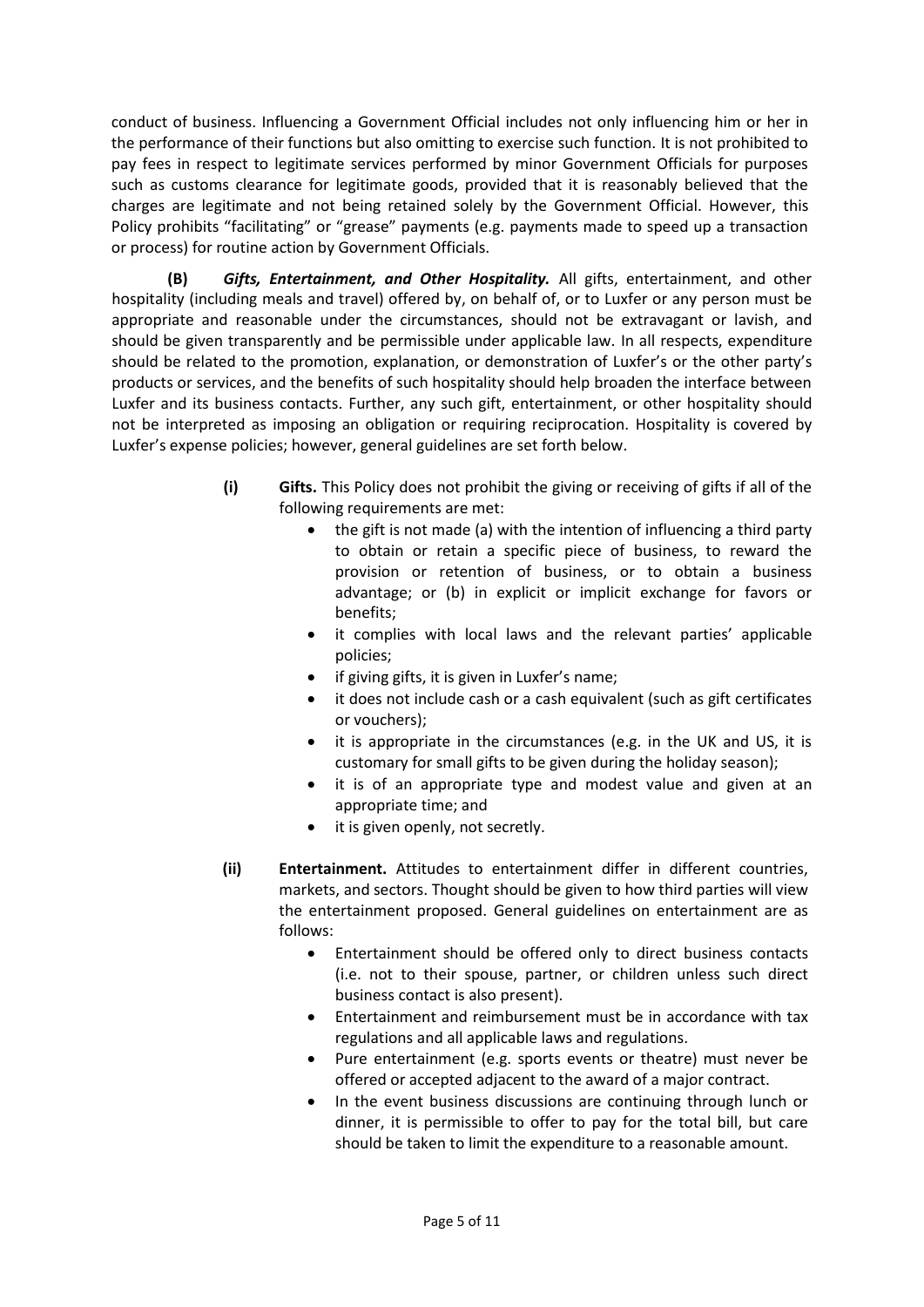It is essential to check with all other parties whether they have any constraints on accepting entertainment.

**(C)** *Charitable Donations.* Luxfer is committed to supporting the communities in which it does business, and permits reasonable donations to charities. However, charitable donations may violate applicable anti-corruption laws if they are made to improperly influence any individual. Accordingly, Board members and Employees may donate on behalf of Luxfer only to bona fide charities for proper charitable purposes if in accordance with the Authority Manual or after obtaining approval from Luxfer's Legal Department. The Legal Department will require confirmation that the proposed recipient of the donation is indeed a bona fide charity.

**(D)** *Political Contributions.* Political contributions made on behalf of Luxfer are strictly prohibited. Board members and Employees shall not make political contributions on behalf of Luxfer to improperly influence any political candidate, political party, campaign committee, or Government Official. While political contributions made in personal capacities and which are not made for the above prohibited purposes are permitted, no Board member or Employee may seek or receive reimbursement from Luxfer, directly or indirectly, for any political contribution made in their personal capacity.

**(E)** *Sponsorships.* In certain situations, Luxfer may sponsor events or activities hosted, organized, coordinated, and/or supported by third parties. For the purposes of this Policy, sponsorships include any contribution in money or in kind by Luxfer towards any such event or activity in return for an opportunity to advertise the Luxfer brand by, for example, displaying the Luxfer logo or otherwise publicizing Luxfer during the event or activity (e.g. by mentioning Luxfer's support during the opening or closing addresses of a conference). The Legal Department's approval is required for any such sponsorship activities.

# **4.0 DUE DILIGENCE PROCEDURES FOR THIRD PARTY REPRESENTATIVES.**

Because Luxfer may be held liable for a Third Party Representative's corrupt conduct, among other things, no person or entity may be authorized to represent or act on behalf of Luxfer until that person or entity is reviewed and approved by Luxfer's Legal Department and retained by agreement with Luxfer.

**(A)** *Pre-Engagement Due Diligence.* Whenever Luxfer intends to engage or retain an agent, distributor, consultant, lobbyist, or other third party that will act for or on behalf of Luxfer, the Legal Department shall conduct due diligence on the prospective Third Party Representative to determine, amongst other things, their reputation, beneficial ownership, professional capability, credibility, history of compliance with applicable anti-corruption laws and consistency with this Policy and Luxfer's Third Party Code of Conduct. Business contacts, local chambers of commerce, business associations, and internet searches are often useful tools in conducting such due diligence. All business references and financial statements produced during this due diligence must be verified. The Legal Department will specify the information to be obtained during such due diligence, will review the due diligence results, and, if appropriate, approve engagement of the Third Party Representative. Unless otherwise authorized by the Legal Department in writing, no Third Party Representative may make any sales, receive any commission or other payments, or provide any services to or on behalf of Luxfer, including the marketing or promotion of Luxfer or its products, until the Legal Department has issued an email confirming its approval to trade.

**(B)** *Contracts.* The prior approval of the Legal Department (in addition to any other approvals required by other Luxfer policies) is required for all: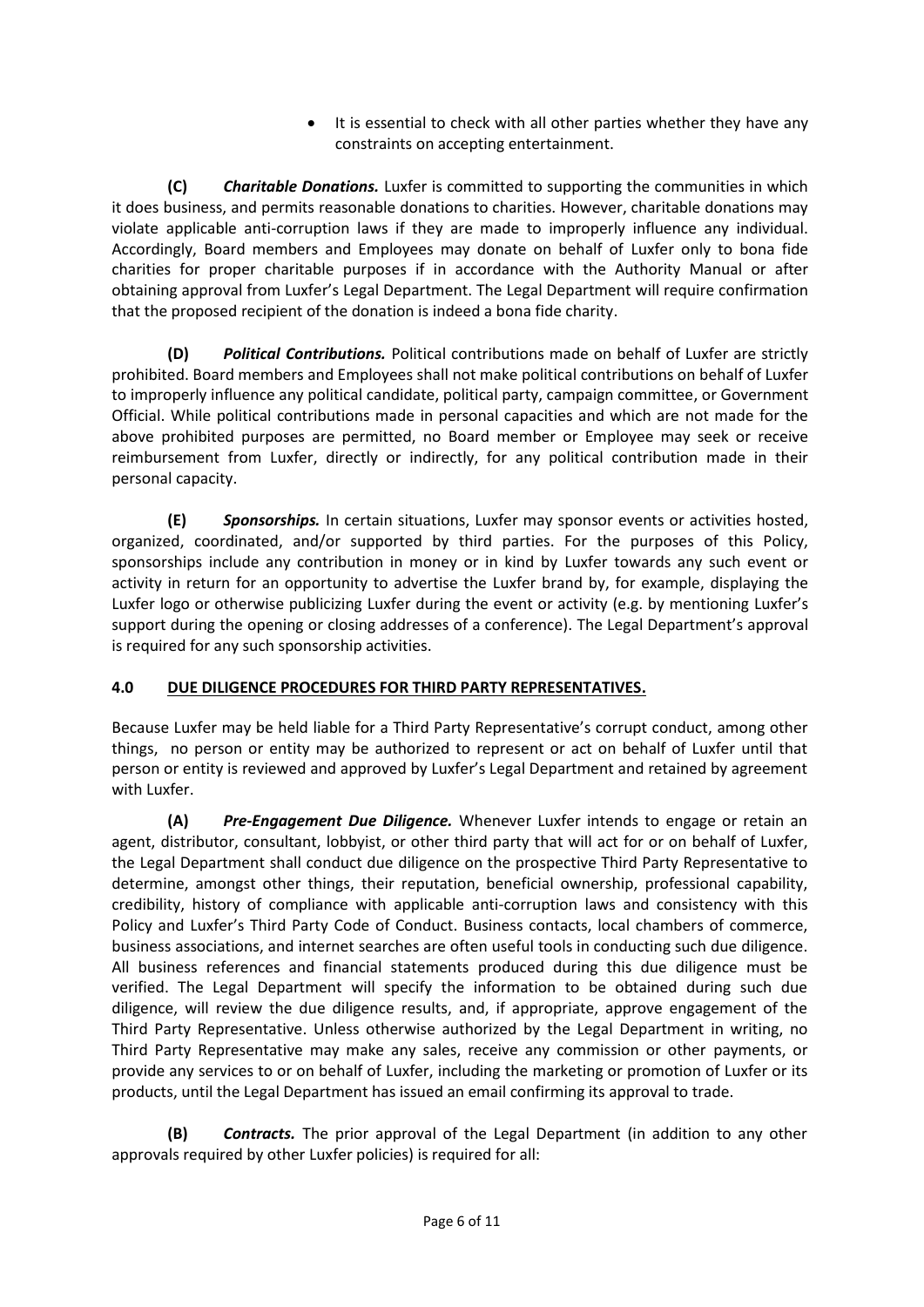- contracts with Third Party Representatives (including joint venture and partnership contracts);
- supply and procurement contracts;
- shareholder contracts; and
- contracts for the acquisition of entities or for the whole or substantially the whole of an entity's business assets.

All such contracts shall contain anti-corruption provisions that are at least as restrictive as this Policy, unless otherwise approved in writing by the Legal Department. In most circumstances, best practice requires any compensation terms to be explicitly spelled out in any such contract. No trade may be conducted and no payment may be disbursed by Luxfer under any such contract until such approvals have been obtained.

**(C)** *Post-Engagement Monitoring.* After Luxfer retains a Third Party Representative, relevant Employees (in particular the Employee responsible for managing the relationship) must continue monitoring the Third Party Representative's on-going activities for, amongst other things, any anti-corruption red flags or concerns. Additionally, the Third Party Representative's contract should be periodically reviewed. Any concerns should be reported in accordance with this Policy and Luxfer's Third Party Code of Conduct.

**(D)** *Mergers and Acquisitions.* In the event Luxfer pursues a merger with, or the acquisition of, any business entity, the due diligence process associated with the proposed merger or acquisition shall include a due diligence inquiry regarding the target's compliance with applicable anti-corruption laws. The Legal Department shall specify what information must be obtained during such due diligence, and shall review and approve in writing the results of such due diligence.

**(E)** *Joint Ventures.* In the event Luxfer wishes to establish a joint venture, it shall conduct due diligence on the prospective joint venture partner or partners to determine, amongst other things, their reputation, beneficial ownership, professional capability, credibility, and history of compliance with applicable anti-corruption laws. The Legal Department will specify the information to be obtained during such due diligence and shall review and approve in writing the results of such due diligence.

# **5.0 ANTI-CORRUPTION CONTROLS**

Luxfer maintains adequate controls to prevent corruption and ensure compliance with this Policy. In addition to the above due diligence requirements, Luxfer has implemented the below-listed controls.

**(A)** *Training and Communication.* Luxfer provides regular anti-corruption education and training to its Board members, Employees, and, when necessary, Third Party Representatives. Luxfer may require Board members, Employees, and key personnel from Third Party Representatives to participate in on-line courses or other trainings regarding anti-corruption laws and regulations, Luxfer's Code of Ethics and Business Conduct, and this Policy. This Policy must be communicated to all Third Party Representatives at the outset of a business relationship and as appropriate thereafter. Additionally, at the outset of any such business relationship, a copy of said party's policy on corruption and bribery should be obtained as part of the due diligence process.

**(B)** *Annual Certifications.* Luxfer may require annual Anti-Corruption Policy certifications from all Board members, relevant Employees, and Third Party Representatives, as determined by the Legal Department. Specifically, Luxfer seeks annual certification from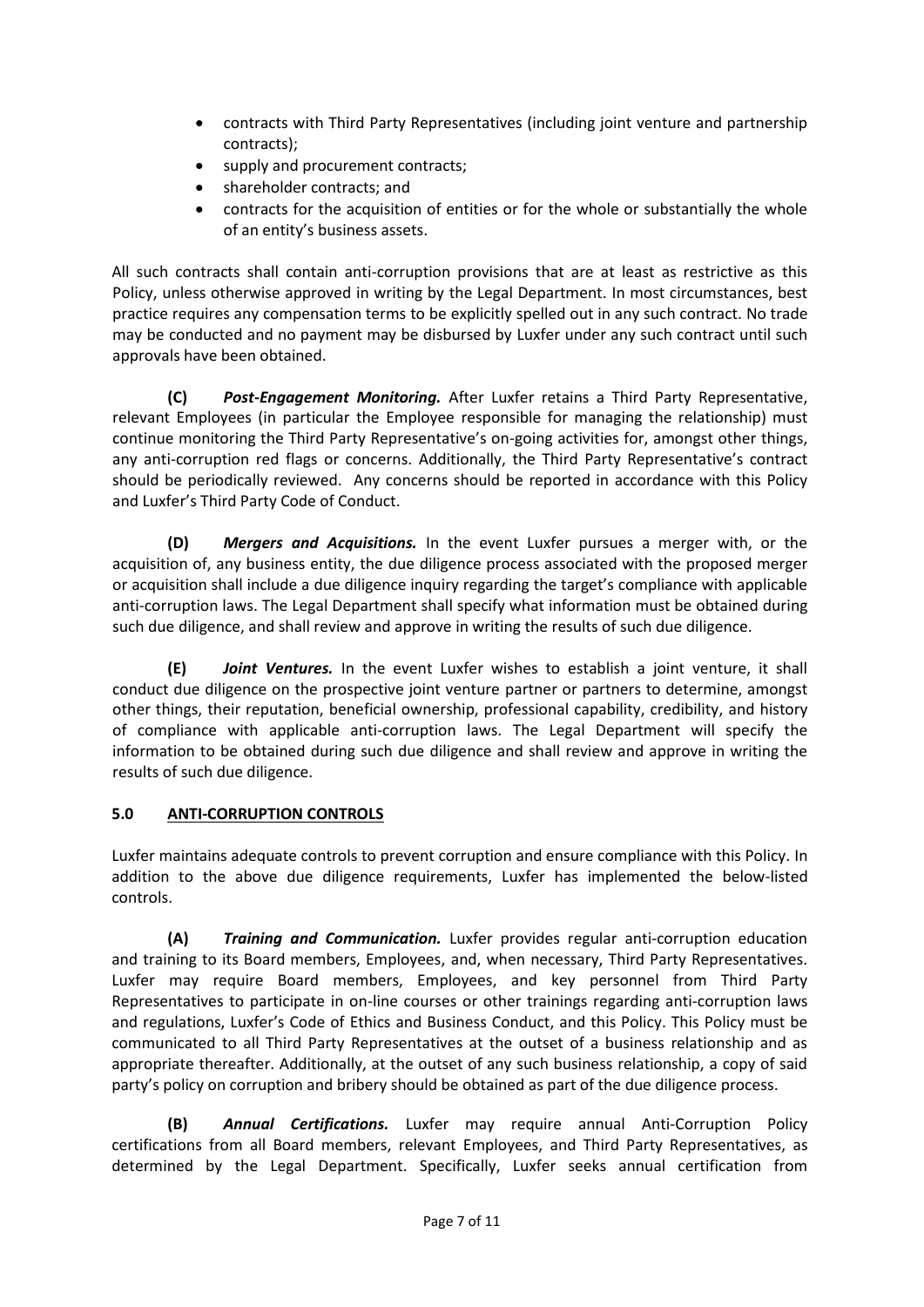management and accounting personnel and other individuals who have access to Luxfer funds or who have responsibility for recording transactions that impact Luxfer's books and records, as well as Employees who interface with Government Officials. By the annual certification, individuals confirm that they have read and understood this Policy, they are not aware of any violation or potential violation of the Policy, and that they will promptly report any non-compliance.

**(C)** *Audits.* Luxfer requires routine audits of its business transactions, financial records, and operations to ensure compliance with this Policy. As part of such audits, regular risk assessments should be conducted to ensure that procedures are effective and being duly adhered to. The results from any such audit shall be communicated to the Audit Committee of the Board.

**(D)** *Accounts and Records.* All Luxfer businesses and Third Party Representatives must retain financial records and have appropriate internal controls in place to record the business reasons for any payments made to third parties. No accounts may be kept "off-book" to facilitate or conceal improper payments. "Slush funds" are strictly prohibited. Financial systems and records should be designed to prevent such "off-book" transactions, such as kickbacks and bribes. No Employee or Third Party Representative should establish, anywhere in the world, an undisclosed or unrecorded bank account on behalf of Luxfer for any purpose. In regards to hospitality, all Employees and Third Party Representatives must declare and keep a written record of all entertainment, gifts, or hospitality offered, provided, or accepted. These records will be subject to review by Luxfer.

**(E)** *Reporting.* Luxfer encourages the reporting of any suspected violations of this Policy. Board members, Employees, or Third Party Representatives who know of, or suspect, a potential violation of this Policy or applicable anti-corruption laws should report their concerns either directly to the most-senior member of the Legal Department or in accordance with Luxfer's Whistleblowing Policies. Luxfer is committed to ensuring that no one suffers any detrimental treatment as a result of refusing to take part in bribery or corruption, or because of reporting in good faith their suspicion about a potential breach of this Policy. Detrimental treatment includes dismissal, disciplinary action, threats, or other unfavorable treatment connected with raising a concern. If an Employee believes that they have suffered any such treatment, they should inform their HR manager or the Legal Department.

**(F)** *Violations.* Luxfer will not tolerate any violation of this Policy or any applicable anticorruption law. Failure of a Board member or Employee to comply with this Policy may constitute gross misconduct and be grounds for termination or other disciplinary action in accordance with the disciplinary process for the relevant Luxfer facility. Failure of a Third Party Representative to comply with the Third Party Code of Conduct or with this Policy may be grounds for termination of the relationship. This Policy does not form part of any contract in relation to an Employee's employment, Third Party Representative's engagement, or Board member's appointment. As such, it may be amended at any time.

## **6.0 ADMINISTRATION**

The Board of Directors has overall responsibility for this Policy, and such responsibility shall be overseen by the Nominating and Governance Committee. The Legal Department will review this Policy annually and make any changes required to ensure it covers all applicable legal, regulatory, and ethical obligations. The Executive Leadership Team and Senior Management Team are essential in the day-to-day implementation of this Policy and shall assist in monitoring its use and effectiveness.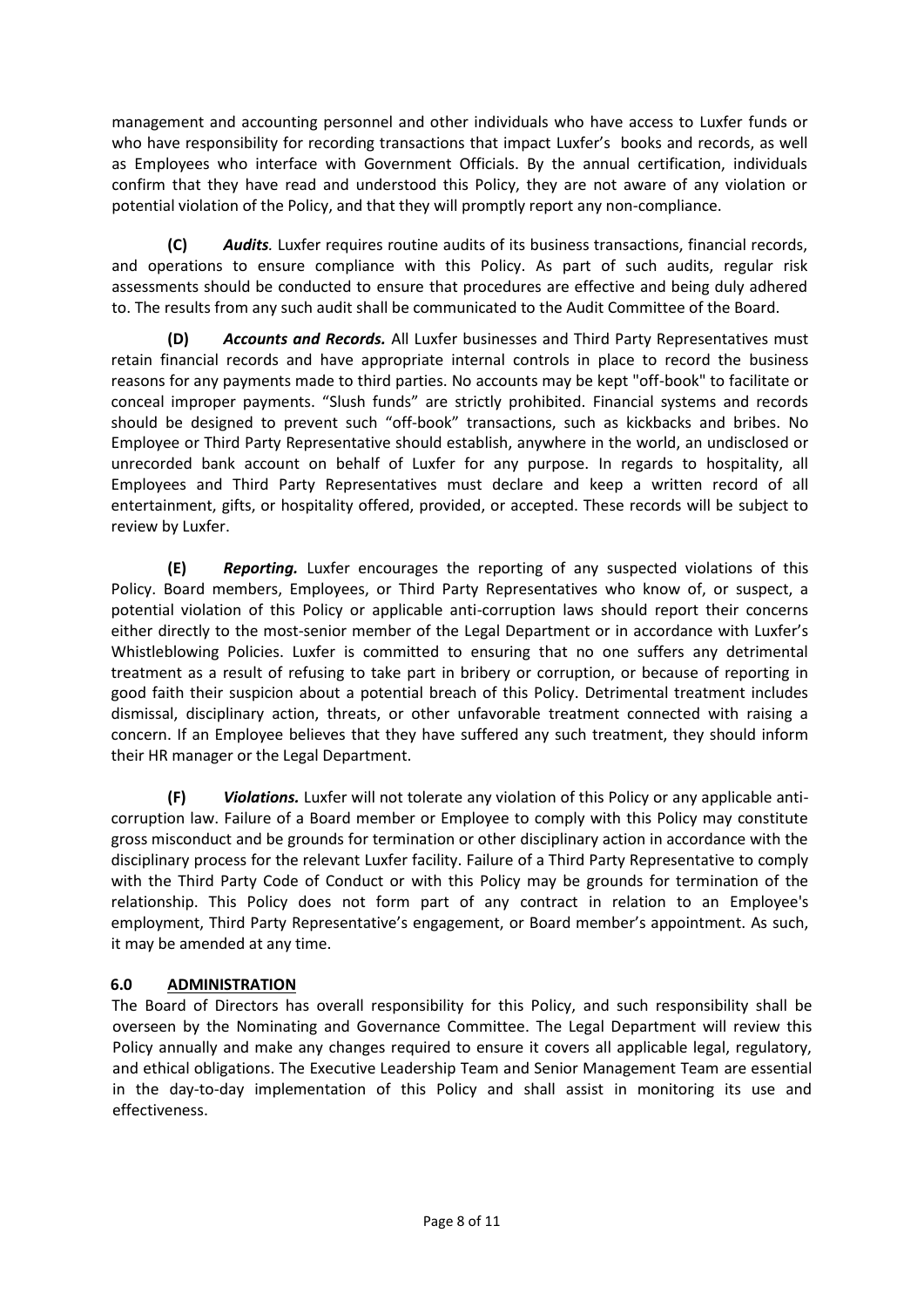## **APPENDIX A POTENTIAL RISK SCENARIOS: "RED FLAGS"**

Any Board member, Employee, or Third Party Representative who, in relation to any third party who has a current or prospective business relationship with Luxfer, becomes aware of something they know or suspect, or which they reasonably ought to know or suspect, is a Red Flag or which otherwise constitutes unethical or corrupt conduct, should promptly raise the same with the Legal Department or in accordance with Luxfer's Whistleblowing Policies. Particular attention should be given to the following non-exhaustive list of corruption Red Flags:

- 1. The third party has a history of improper payment practices.
- 2. The third party is based in, or re-selling into, a country where there is widespread corruption.
- 3. The transaction or the third party is involved in or with an industry that has a history of corruption.
- 4. The third party refuses to agree to comply with anti-corruption laws or Luxfer's compliance policies.
- 5. The third party, or any of its owners, directors, managers or employees, has a family or close personal relationship with a Government Official or a current or potential customer.
- 6. The third party relies heavily on political/government contacts to promote Luxfer's interests.
- 7. The third party has a poor business reputation.
- 8. The third party insists that its identity remains confidential or refuses to divulge the identity of its owners.
- 9. The third party or any of its owners, directors, managers or employees has violated any laws specifically relating to corruption, fraud, money laundering, antitrust/competition law, or financial/accounting rules.
- 10. The third party or any of its owners, directors, managers, or employees has a personal, close, or familial relationship with an Employee.
- 11. The third party does not have offices or staff.
- 12. The third party does not have significant relevant skills or experience.
- 13. The third party insists on unusual or suspicious contracting procedures.
- 14. The fee or commission requested by the third party is unusually high.
- 15. The payment mechanism to be utilized is secretive or unusual.
- 16. The third party submits inflated or inaccurate invoices.
- 17. The third party requests payment in cash or bearer instrument payments.
- 18. The third party requests payment in a jurisdiction outside its home country or country of incorporation that has no relationship with the transaction or the entities involved in the transaction.
- 19. The third party requests that payments be made to or from a different party.
- 20. The third party requests unusual bonuses, expenses, advance payments, special payments, rebates, or an excessive credit line.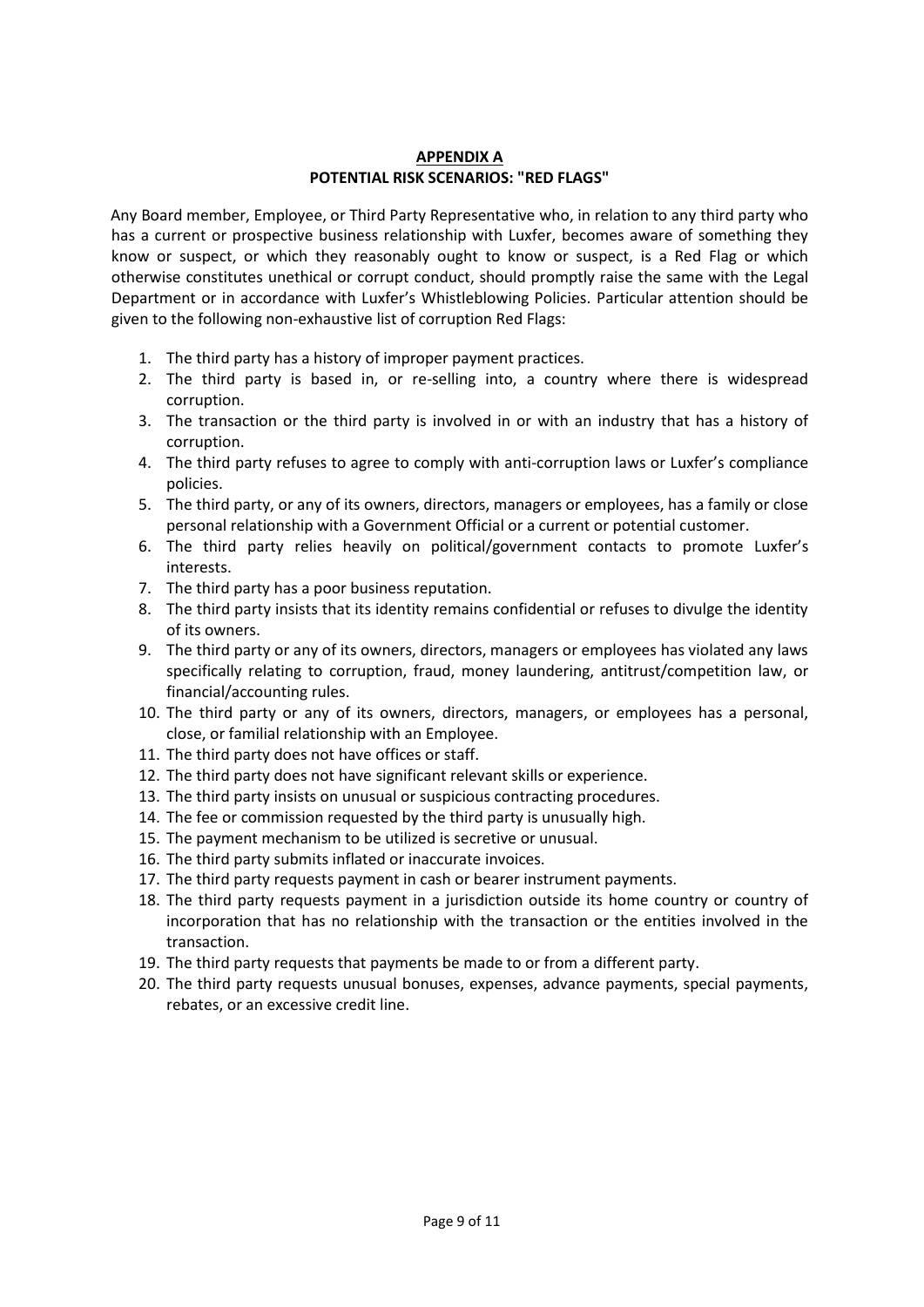## **APPENDIX B RISK ASSESSMENT**

Each business must regularly assess the risk of bribery and corruption that it faces wherever it conducts business.

## **POTENTIAL EXTERNAL RISK FACTORS**

- *Country risk***:** *This risk is evidenced by perceived high levels of corruption, an absence of effectively implemented anti-bribery legislation, and a failure of the foreign government, media, local business community and civil society to effectively promote transparent procurement and investment policies*.
- *Sectoral risk***:** *Some sectors are higher risk than others. Higher risk sectors include the extractive industries and the largescale infrastructure sector*.
- *Transaction risk***:** *Certain types of transactions give rise to higher risks, for example, charitable or political contributions, licenses and permits, and transactions relating to public procurement*.
- *Business opportunity risk***:** *Such risks might arise in high-value projects, projects involving many contractors or intermediaries, projects that are not apparently undertaken at market prices, or projects that do not have a clear legitimate objective*.
- *Business partnership risk***:** *Certain relationships may involve higher risk, for example, the use of intermediaries in transactions with foreign public officials, consortia or joint venture partners, and relationships with politically exposed persons where the proposed business relationship involves, or is linked to, a prominent public official*.

## **POTENTIAL COMPANY-SPECIFIC RISK FACTORS**

- Deficiencies in employee training, skills, and knowledge (e.g. with a new employee);
- Bonus schemes that reward excessive risk taking;
- Lack of clarity in the organization's policies on, and procedures for, hospitality and promotional expenditure and political or charitable contributions;
- Lack of clear financial controls; and
- Lack of a clear anti-bribery message from top-level management.